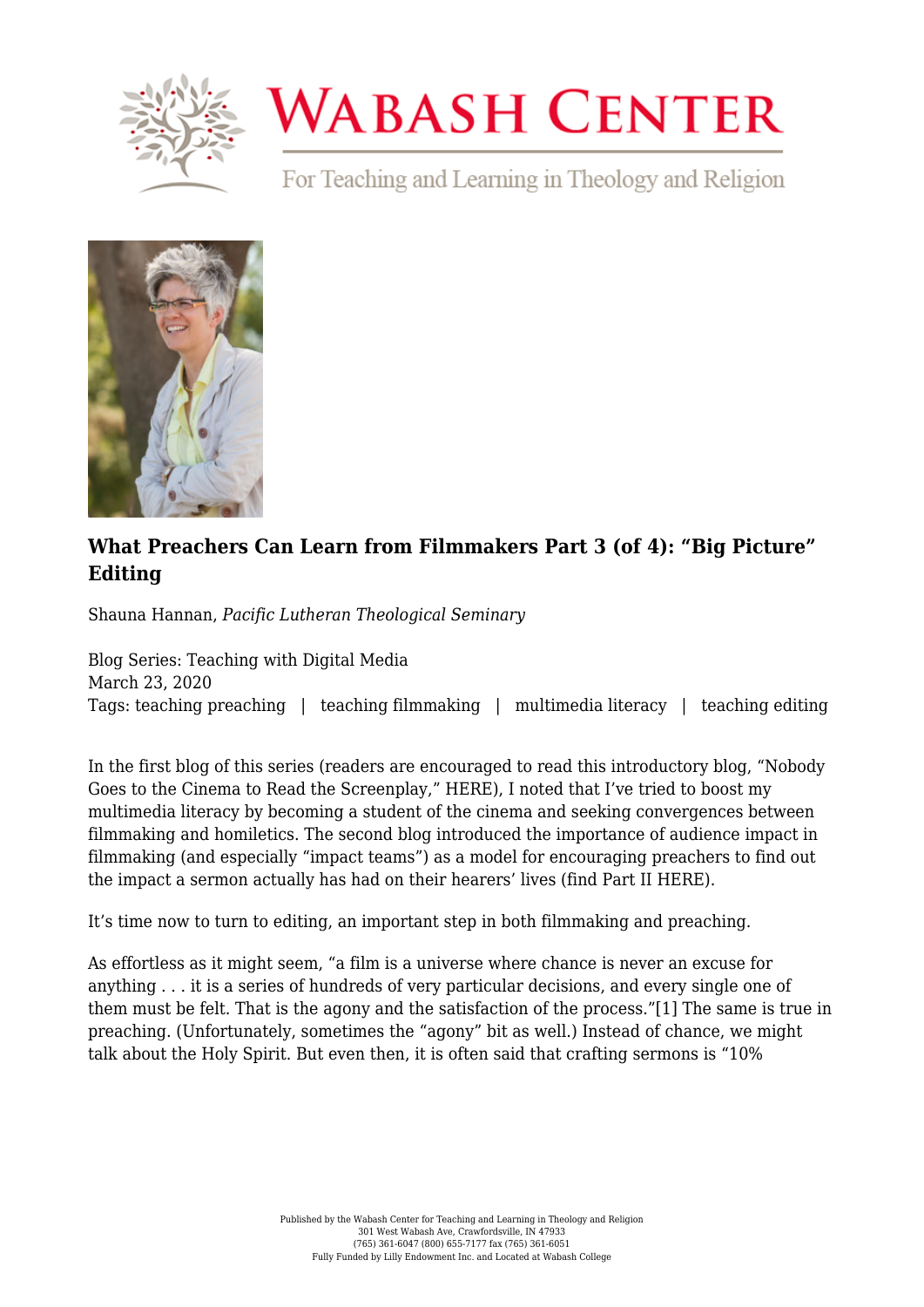inspiration and 90% perspiration." Part of the 90% is coming up with content, but another part is the arrangement of that content. That's where editing comes in. Two big picture editing tasks have to do with changing scenes and cutting.

## **Scene changes**

A lesson in scene changes begins with the script. Look at a film script and you will find that screenwriters indicate a scene change as such:

INT. NIXON TEAM OBSERVATION ROOM – DAY – (1977)

Soon thereafter might be a similar notation:

```
INT. FROST TEAM OBSERVATION ROOM – DAY – (1977)
```
Every time the scene changes (even simply from the interior of a room indicated as "INT" to the exterior indicated as "EXT" or, in this case, from one interior observation room to another), the screenwriter makes such a notation. In the homiletics classroom, it is instructive to have the screenplay in hand while watching the scene to become more observant of these changes. When the editor has done a successful job, we hardly even notice such changes when immersed in the film. While preachers want hearers to have this experience, it will not be a seamless one if, in the crafting process, preachers are not aware of the scene changes and the sense-making they serve.

Therefore, literally inserting scene directions like these in our sermon scripts (as a reminder, I call them scripts) is one step (and not a very time consuming one) in the revision process. This helps us see if scenes are changing too often or not enough, or if they are in the right order. So, for example, one might see the following in a sermon script.

EXT. SEA OF GALILEE – DAY – (30 C.E.)

After a move highlighting the disciples strengthened relationship with Jesus, the preacher might remind her congregation about a recent congregational gathering organized for the purpose of strengthening their relationship with Jesus. The preacher would add the following to the script:

INT. FIRST LUTHERAN FELLOWSHIP HALL – DAY – (2019)

It often comes as a surprise to preachers to see how many times they flip back and forth between the  $1^{st}$  c. and the  $21^{st}$  c. in only one paragraph of writing. The result creates a kind of "homiletical jet lag" for the hearer and, therefore, needs to be edited.

If preachers do keep the back-and-forth nature between centuries, transitional phrases become very important as "establishing shots." Unlike the filmmaker, the preacher typically does not have a visual to suggest such a change. The visual must be created with words. A common (if